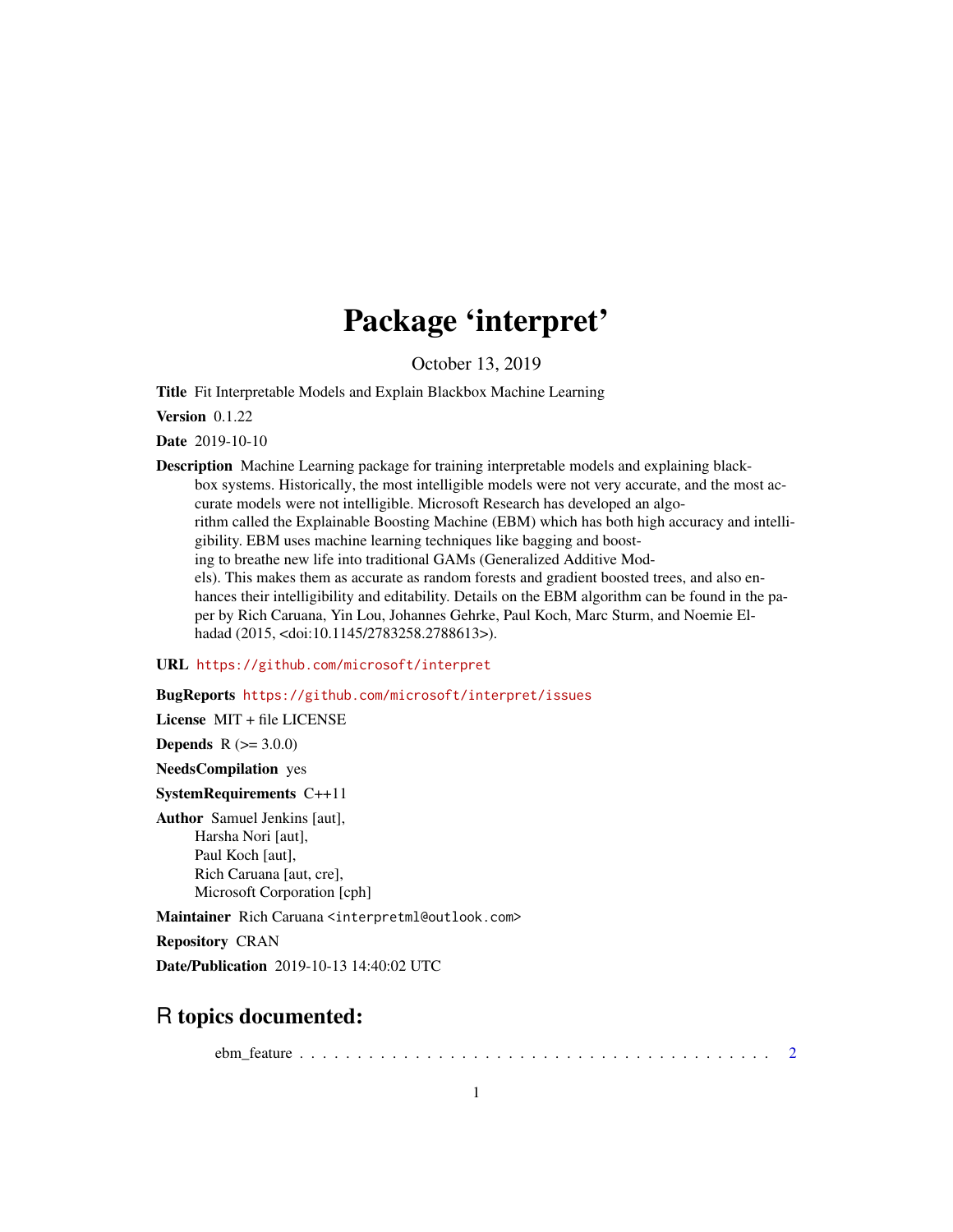#### <span id="page-1-0"></span>2 ebm\_feature

| Index |                                                                                                 | 12 |
|-------|-------------------------------------------------------------------------------------------------|----|
|       |                                                                                                 |    |
|       |                                                                                                 |    |
|       |                                                                                                 |    |
|       |                                                                                                 |    |
|       |                                                                                                 |    |
|       |                                                                                                 |    |
|       |                                                                                                 |    |
|       |                                                                                                 |    |
|       | ebm feature combination $\ldots \ldots \ldots \ldots \ldots \ldots \ldots \ldots \ldots \ldots$ |    |

ebm\_feature *Create ebm\_feature*

#### Description

Creates an ebm\_feature

#### Usage

```
ebm_feature(
  count_bins,
  has_missing,
  feature_type
\mathcal{L}
```
### Arguments

| count_bins   | count bins   |
|--------------|--------------|
| has_missing  | has missing  |
| feature_type | feature type |

#### Value

Returns an S3 ebm\_feature class that contains information about a single machine learning feature

#### Examples

```
feature <- ebm_feature(1, FALSE, "ordinal")
```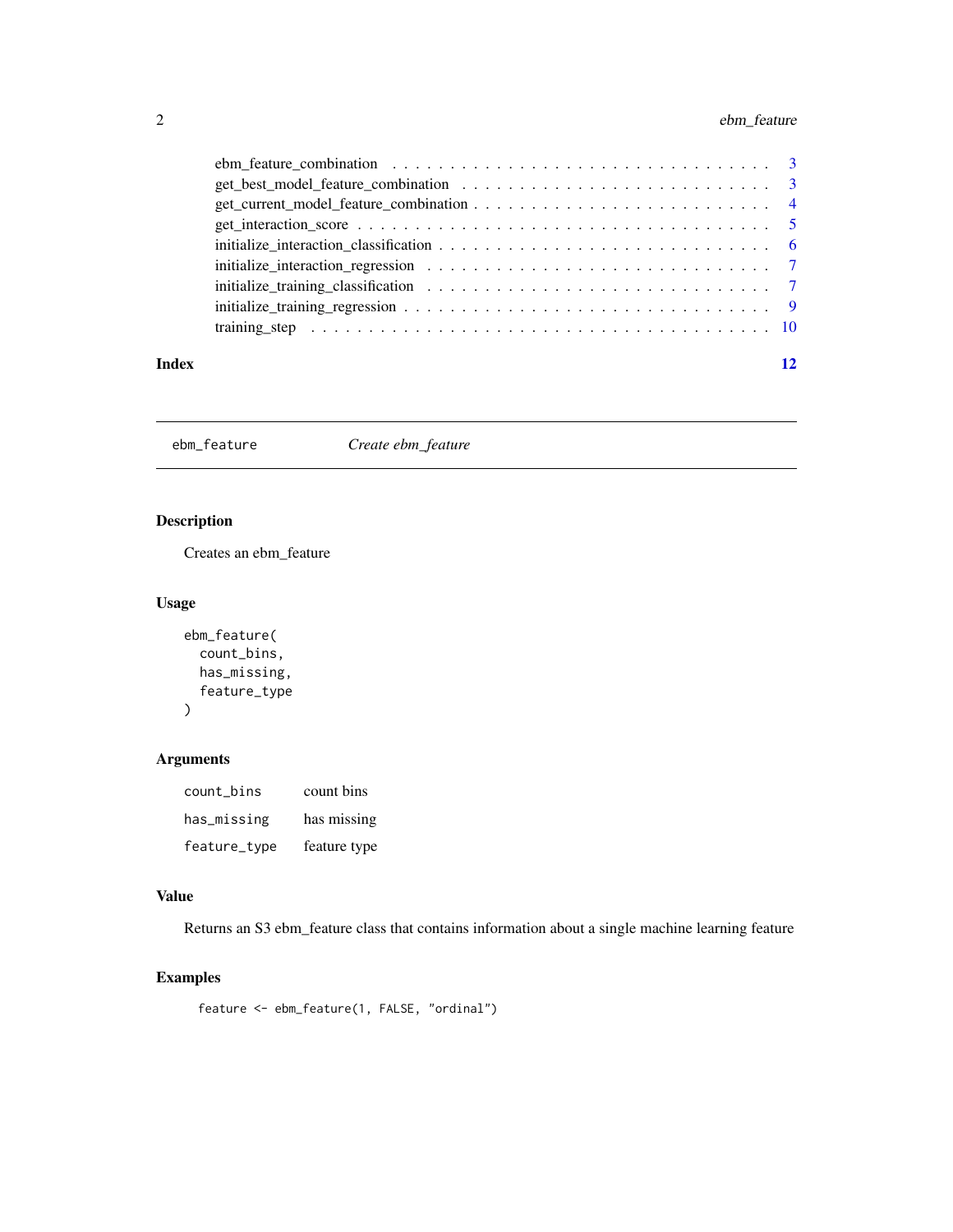<span id="page-2-0"></span>ebm\_feature\_combination

*Create ebm\_feature\_combination*

#### Description

Creates an ebm\_feature\_combination

#### Usage

```
ebm_feature_combination(
  count_features_in_combination
\mathcal{E}
```
#### Arguments

count\_features\_in\_combination count features in combination

#### Value

Returns an S3 ebm\_feature\_combination class that contains information about a combination of ebm\_feature objects

#### Examples

feature\_combination <- ebm\_feature\_combination(1)

get\_best\_model\_feature\_combination *Get Best Model Feature Combination*

#### Description

Get Best Model Feature Combination

#### Usage

```
get_best_model_feature_combination(
  ebm_training,
  index_feature_combination
\mathcal{E}
```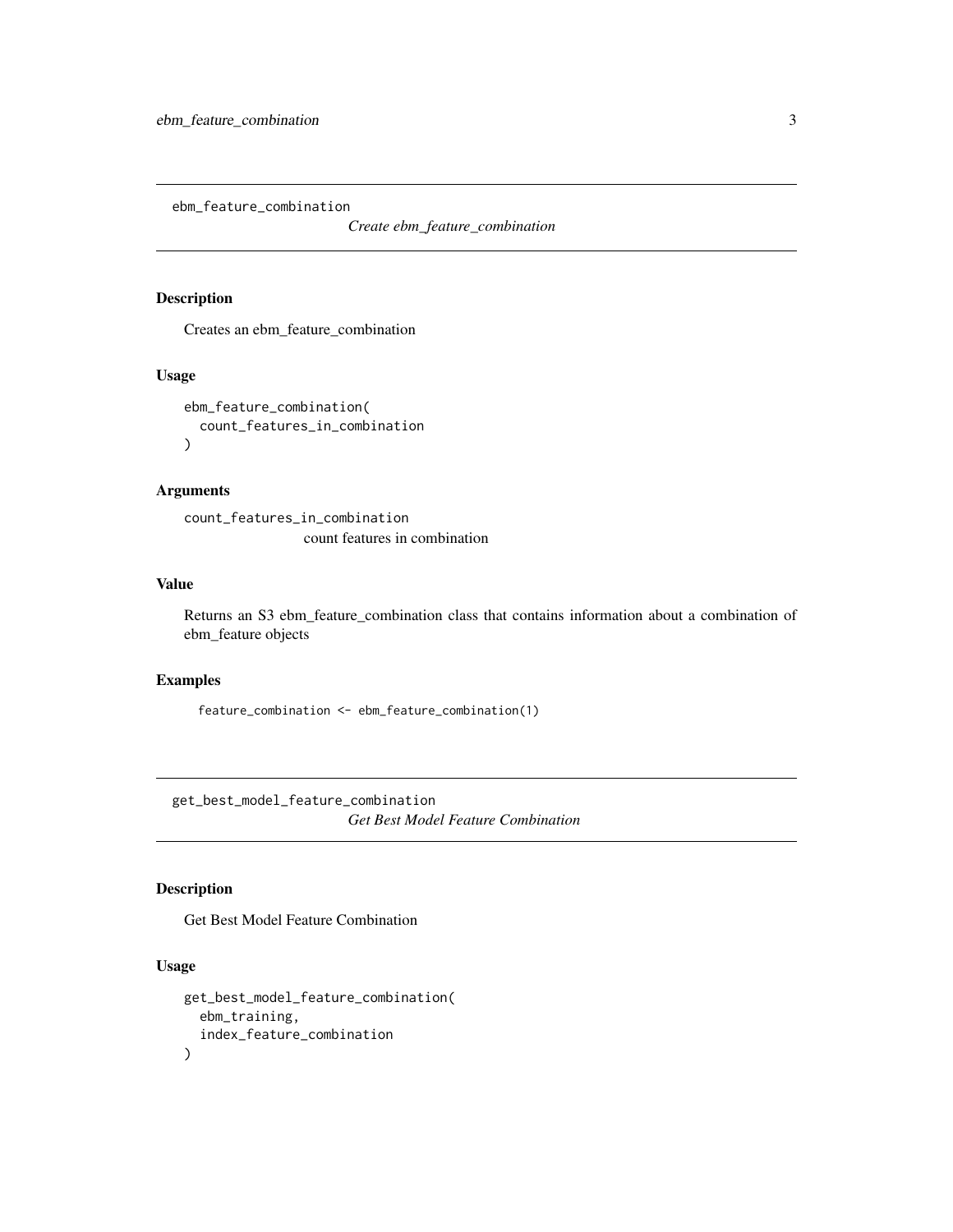#### <span id="page-3-0"></span>**Arguments**

ebm\_training ebm training index\_feature\_combination index feature combination

#### Value

Returns the best model tensor for a single explainable boosting machine feature combination

#### Examples

```
training_ptr <- initialize_training_regression(
  1L,
 list(ebm_feature(2)),
 list(ebm_feature_combination(1)),
 c(\emptyset),
 c(10, 10), c(0, 1), c(0, 0),c(12), c(1), c(0),0L)
validation_metric <- training_step(training_ptr, 0, 0.01, 2, 2, NULL, NULL)
```
model\_feature\_combination\_tensor <- get\_best\_model\_feature\_combination(training\_ptr, 0)

get\_current\_model\_feature\_combination *Get Current Model Feature Combination*

#### Description

Get Current Model Feature Combination

#### Usage

```
get_current_model_feature_combination(
  ebm_training,
  index_feature_combination
\lambda
```
#### Arguments

ebm\_training ebm training index\_feature\_combination index feature combination

#### Value

Returns the current model tensor for a single explainable boosting machine feature combination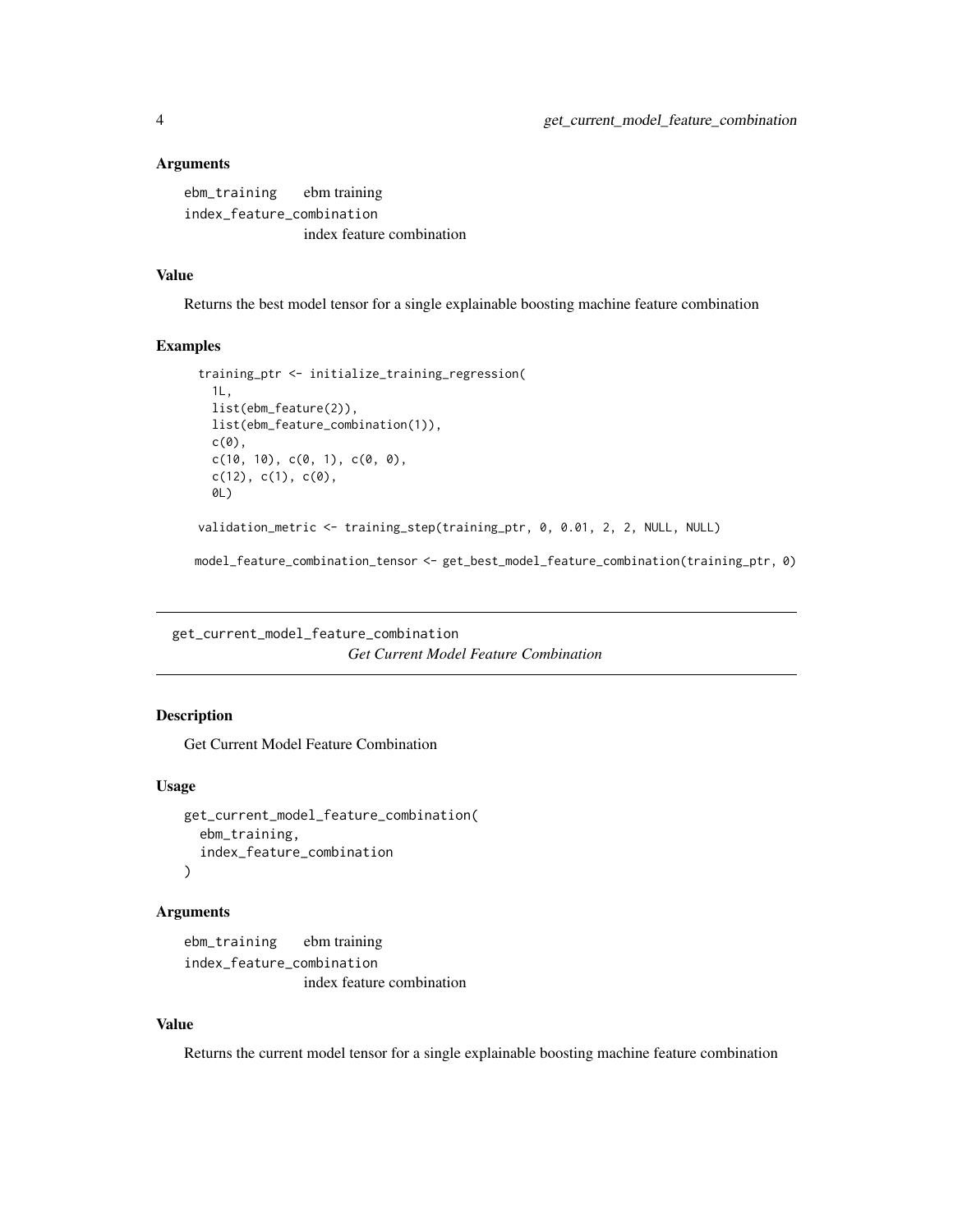#### <span id="page-4-0"></span>get\_interaction\_score 5

#### Examples

```
training_ptr <- initialize_training_regression(
 1L,
 list(ebm_feature(2)),
 list(ebm_feature_combination(1)),
 c(\theta),
 c(10, 10), c(0, 1), c(0, 0),c(12), c(1), c(0),0L)
validation_metric <- training_step(training_ptr, 0, 0.01, 2, 2, NULL, NULL)
```
model\_feature\_combination\_tensor <- get\_current\_model\_feature\_combination(training\_ptr, 0)

get\_interaction\_score *Get Interaction Score*

#### Description

Get Interaction Score

#### Usage

```
get_interaction_score(
  ebm_interaction,
  feature_indexes
\lambda
```
#### Arguments

ebm\_interaction ebm interaction feature\_indexes feature indexes

#### Value

Returns an interaction score that indicates the relative benefit of a proposed set of features as inputs to explainable boosting machine training

#### Examples

```
interaction_ptr <- initialize_interaction_regression(
  list(ebm_feature(1)),
  c(\emptyset), c(\emptyset), c(\emptyset))
```
interaction\_score <- get\_interaction\_score(interaction\_ptr, 0)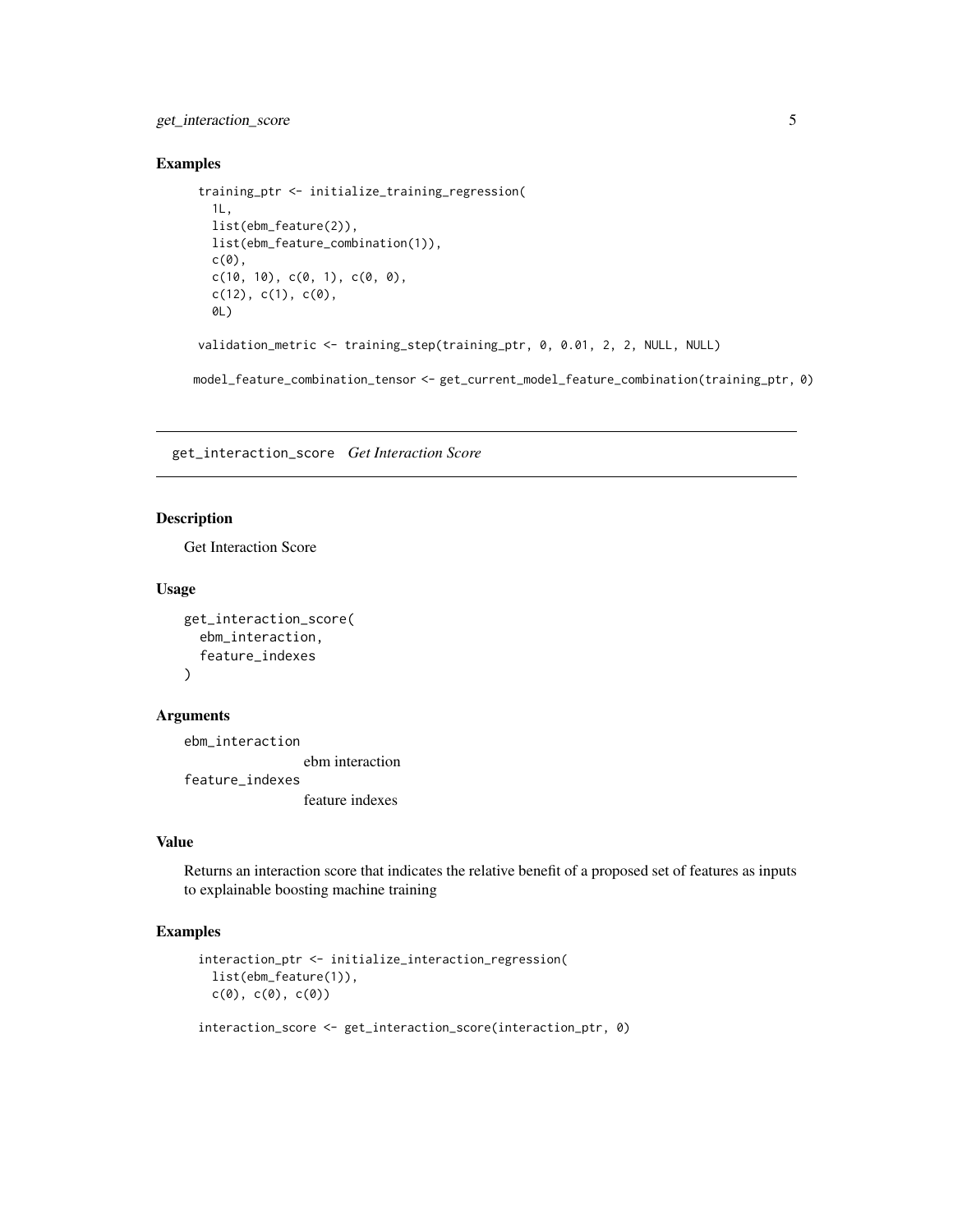<span id="page-5-0"></span>initialize\_interaction\_classification *Initializes Classification Interaction*

#### Description

Initializes Classification Interaction

#### Usage

```
initialize_interaction_classification(
  features,
  count_target_classes,
  targets,
  binned_data,
  predictor_scores
\mathcal{E}
```
#### Arguments

features features count\_target\_classes count target classes targets targets binned\_data binned data predictor\_scores predictor scores

#### Value

Returns an opaque externalptr object that can be passed to the function get\_interaction\_score to obtain the interaction score for any given set of features

#### Examples

```
interaction_ptr <- initialize_interaction_classification(
  list(ebm_feature(1)),
  2,
  c(\emptyset), c(\emptyset), c(\emptyset))
```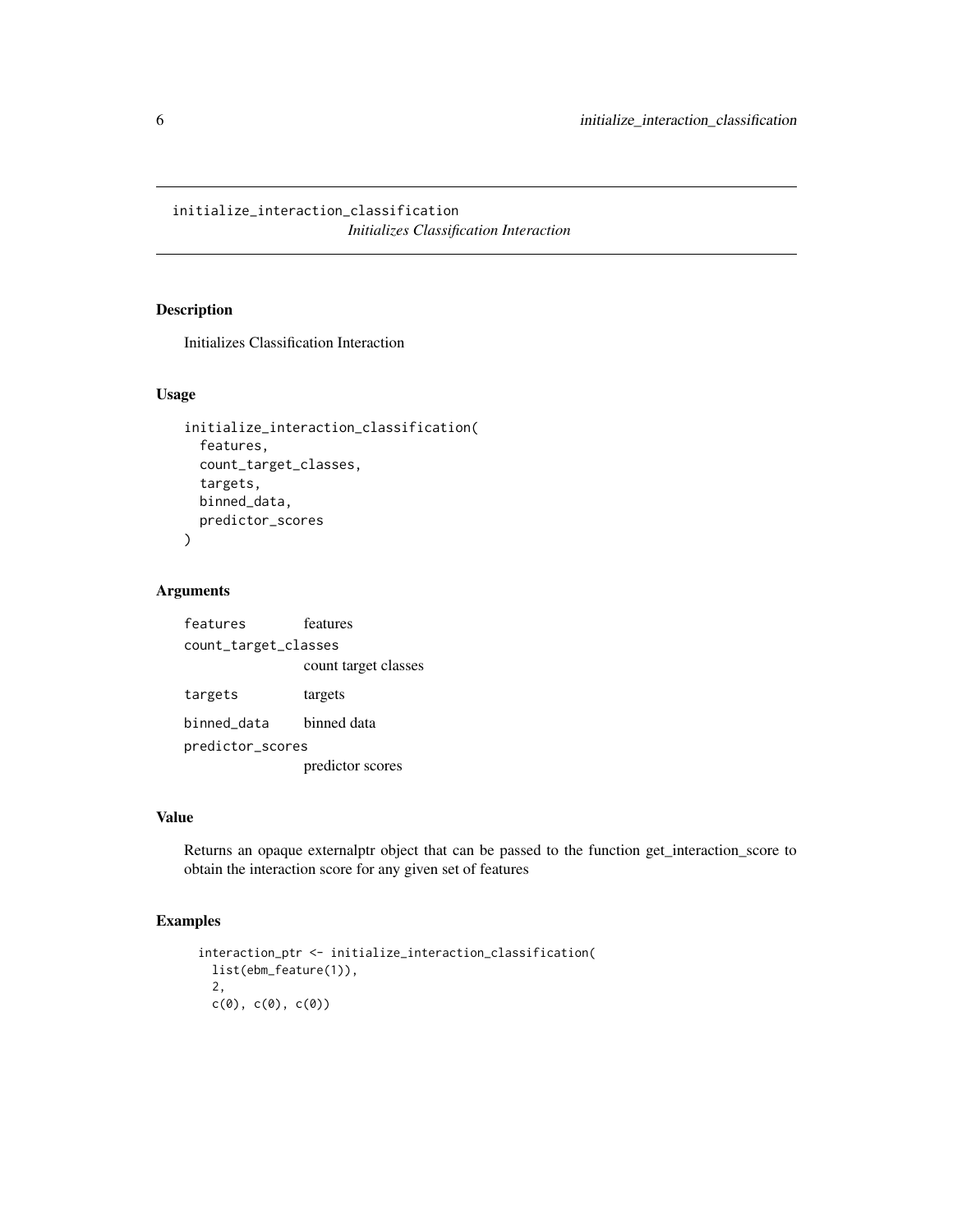<span id="page-6-0"></span>initialize\_interaction\_regression *Initializes Regression Interaction*

#### Description

Initializes Regression Interaction

#### Usage

```
initialize_interaction_regression(
  features,
  targets,
 binned_data,
 predictor_scores
)
```
#### Arguments

features features targets targets binned\_data binned data predictor\_scores predictor scores

#### Value

Returns an opaque externalptr object that can be passed to the function get\_interaction\_score to obtain the interaction score for any given set of features

#### Examples

```
interaction_ptr <- initialize_interaction_regression(
  list(ebm_feature(1)),
  c(\emptyset), c(\emptyset), c(\emptyset))
```
initialize\_training\_classification *Initializes Classification Training*

#### Description

Initializes Classification Training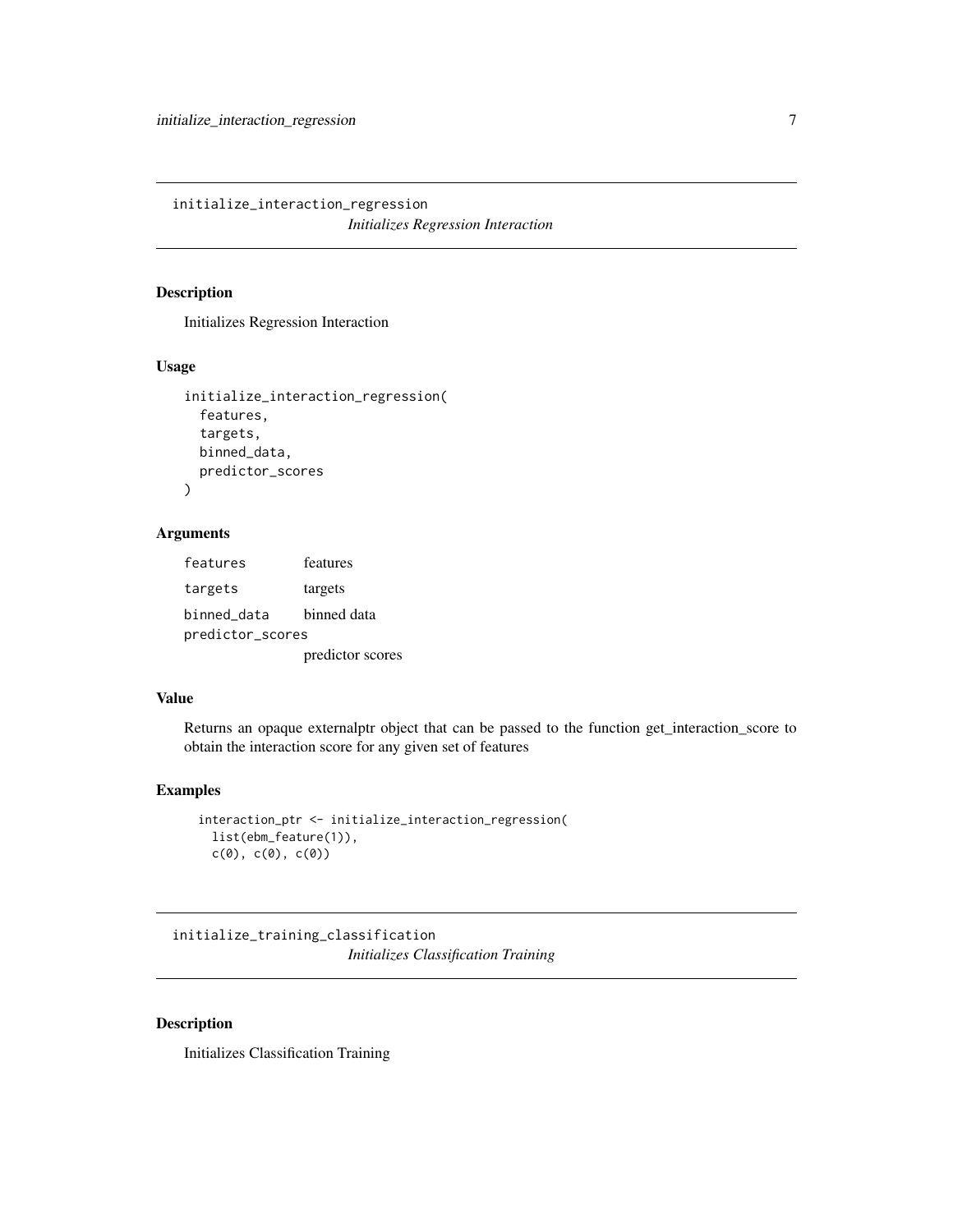#### Usage

```
initialize_training_classification(
  random_seed,
  features,
  feature_combinations,
  feature_combination_indexes,
  count_target_classes,
  training_targets,
  training_binned_data,
  training_predictor_scores,
  validation_targets,
  validation_binned_data,
 validation_predictor_scores,
  count_inner_bags
\mathcal{E}
```
#### Arguments

| random_seed                 | random seed                 |  |  |  |
|-----------------------------|-----------------------------|--|--|--|
| features                    | features                    |  |  |  |
| feature_combinations        |                             |  |  |  |
|                             | feature combinations        |  |  |  |
| feature_combination_indexes |                             |  |  |  |
|                             | feature combination indexes |  |  |  |
| count_target_classes        |                             |  |  |  |
|                             | count target classes        |  |  |  |
| training_targets            |                             |  |  |  |
|                             | training targets            |  |  |  |
| training_binned_data        |                             |  |  |  |
|                             | training binned data        |  |  |  |
| training_predictor_scores   |                             |  |  |  |
|                             | training predictor scores   |  |  |  |
| validation_targets          |                             |  |  |  |
|                             | validation targets          |  |  |  |
| validation_binned_data      |                             |  |  |  |
|                             | validation binned data      |  |  |  |
| validation_predictor_scores |                             |  |  |  |
|                             | validation predictor scores |  |  |  |
| count_inner_bags            |                             |  |  |  |
|                             | count inner bags            |  |  |  |

#### Value

Returns an opaque externalptr object that can be passed to the function training\_step to iteratively boost on features in the explainable boosting machine model, or to the functions get\_best\_model\_feature\_combination, or get\_current\_model\_feature\_combination to obtain the explainable boosting machine tensors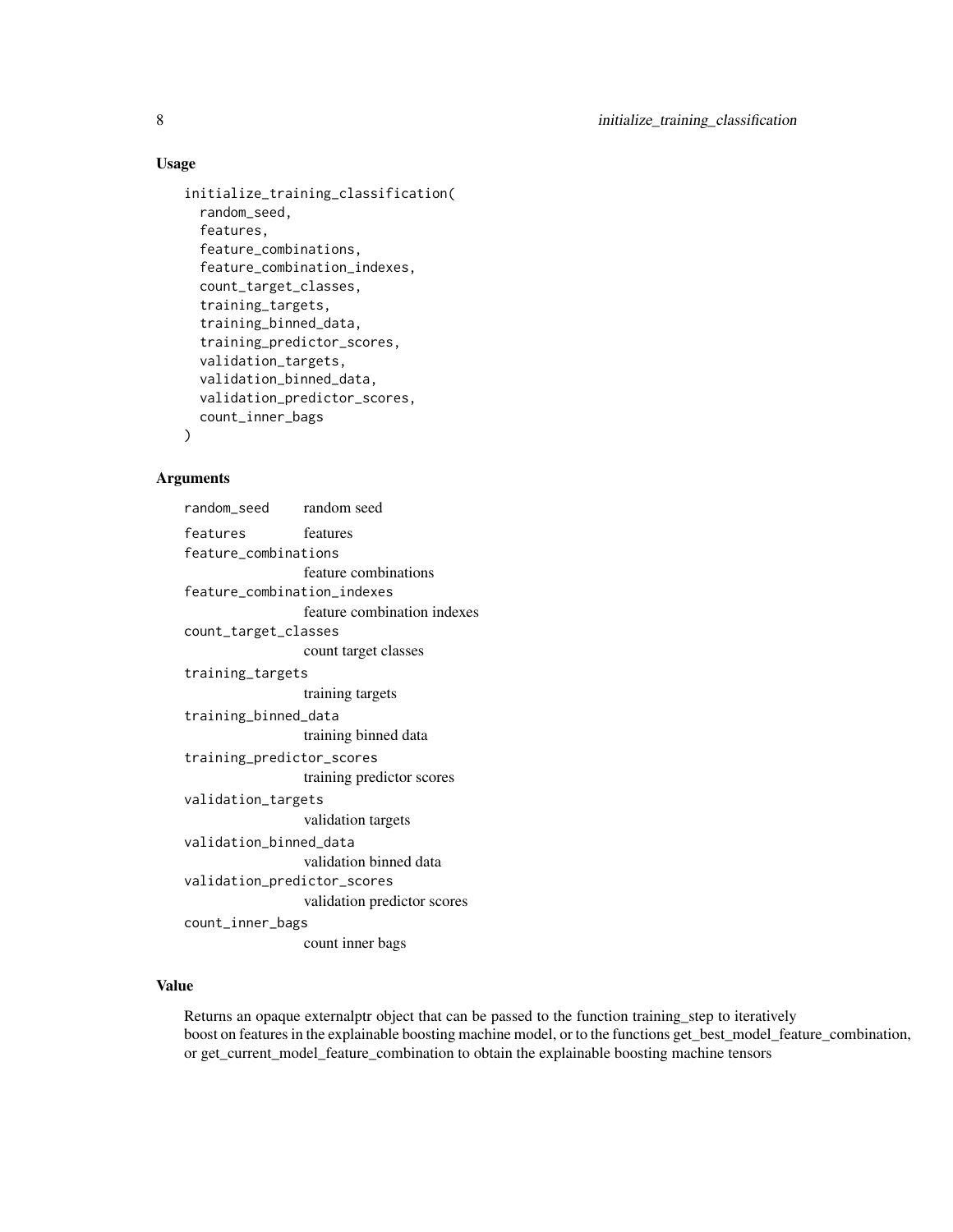#### <span id="page-8-0"></span>Examples

```
training_ptr <- initialize_training_classification(
   1L,
   list(ebm_feature(1)),
  list(ebm_feature_combination(1)),
  c(\emptyset),
   3,
   c(\emptyset), c(\emptyset), c(\emptyset, \emptyset, \emptyset),
   c(\emptyset), c(\emptyset), c(\emptyset, \emptyset, \emptyset),
   0L)
```
initialize\_training\_regression

*Initializes Regression Training*

#### Description

Initializes Regression Training

#### Usage

```
initialize_training_regression(
  random_seed,
  features,
  feature_combinations,
  feature_combination_indexes,
  training_targets,
  training_binned_data,
  training_predictor_scores,
  validation_targets,
  validation_binned_data,
  validation_predictor_scores,
  count_inner_bags
)
```
#### Arguments

```
random_seed random seed
features features
feature_combinations
                feature combinations
feature_combination_indexes
                feature combination indexes
training_targets
                training targets
training_binned_data
                training binned data
```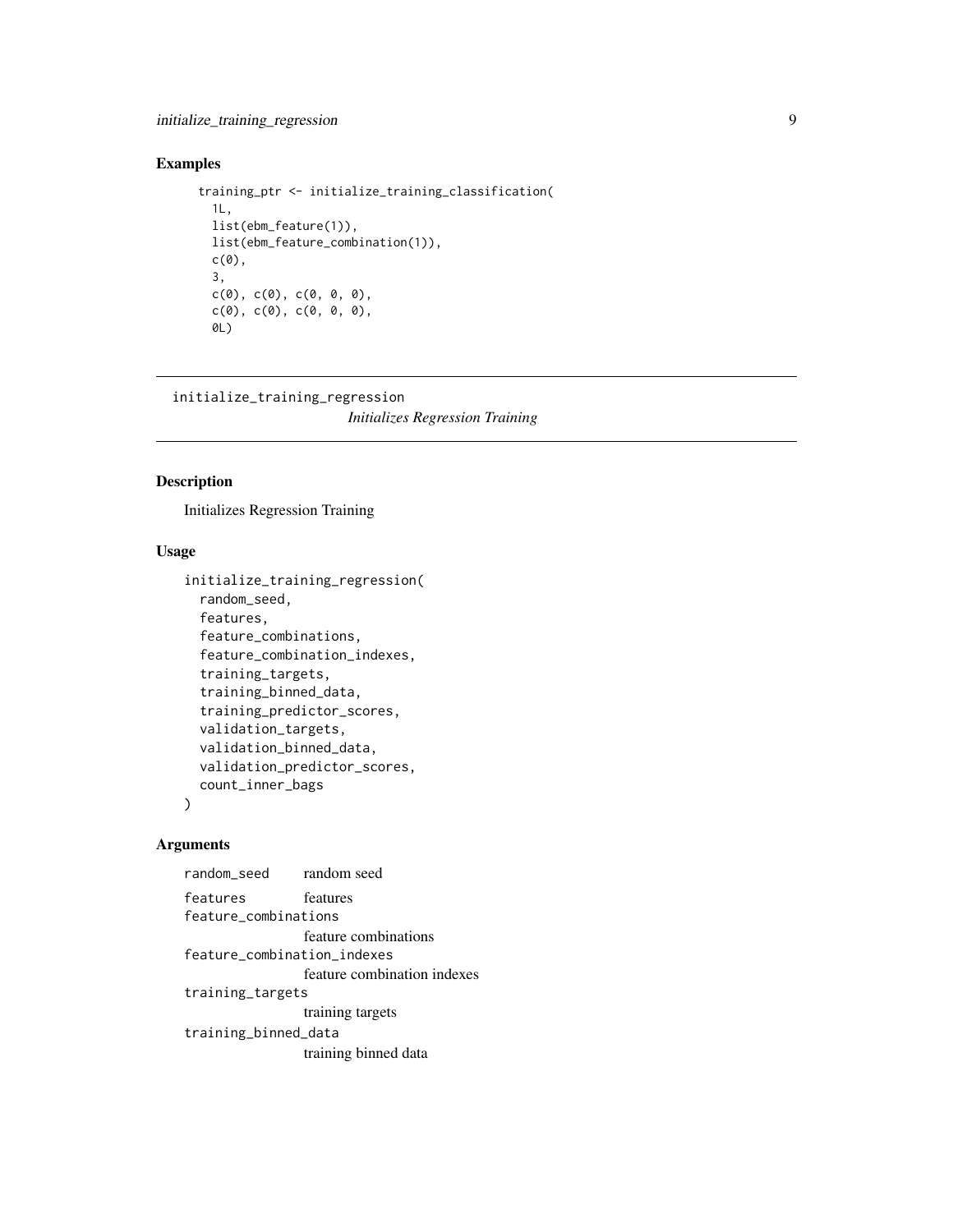<span id="page-9-0"></span>10 training\_step

```
training_predictor_scores
                 training predictor scores
validation_targets
                 validation targets
validation_binned_data
                 validation binned data
validation_predictor_scores
                 validation predictor scores
count_inner_bags
                 count inner bags
```
#### Value

Returns an opaque externalptr object that can be passed to the function training\_step to iteratively boost on features in the explainable boosting machine model, or to the functions get\_best\_model\_feature\_combination, or get\_current\_model\_feature\_combination to obtain the explainable boosting machine tensors

#### Examples

```
training_ptr <- initialize_training_regression(
  1L,
  list(ebm_feature(1)),
  list(ebm_feature_combination(1)),
  c(0),
  c(\emptyset), c(\emptyset), c(\emptyset),
  c(\emptyset), c(\emptyset), c(\emptyset),
  0L)
```
training\_step *Training Step*

#### Description

Takes one Training Step

#### Usage

```
training_step(
  ebm_training,
  index_feature_combination,
  learning_rate,
  count_tree_splits_max,
  count_instances_required_for_parent_split_min,
  training_weights,
  validation_weights
)
```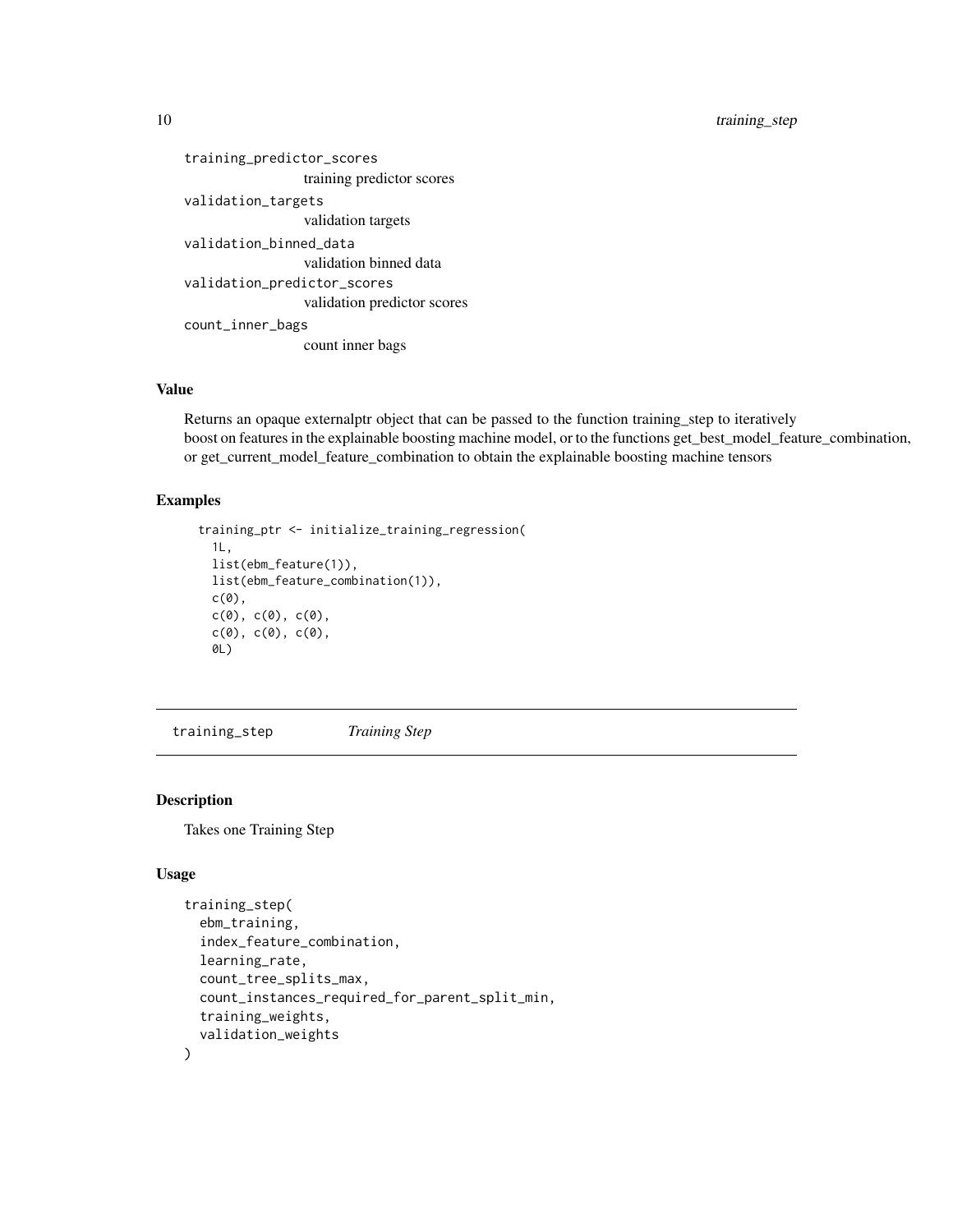#### training\_step 11

#### Arguments

ebm\_training ebm training index\_feature\_combination index feature combination learning\_rate learning rate count\_tree\_splits\_max count tree splits max count\_instances\_required\_for\_parent\_split\_min count instances required for parent split min training\_weights training weights validation\_weights validation weights

#### Value

Returns the root mean squared error when the model being trained is for a regression problem, or the log loss for a classification problem

#### Examples

```
training_ptr <- initialize_training_regression(
  1L,
 list(ebm_feature(2)),
 list(ebm_feature_combination(1)),
 c(\emptyset),
  c(10, 10), c(0, 1), c(0, 0),c(12), c(1), c(0),0L)
validation_metric <- training_step(training_ptr, 0, 0.01, 2, 2, NULL, NULL)
```